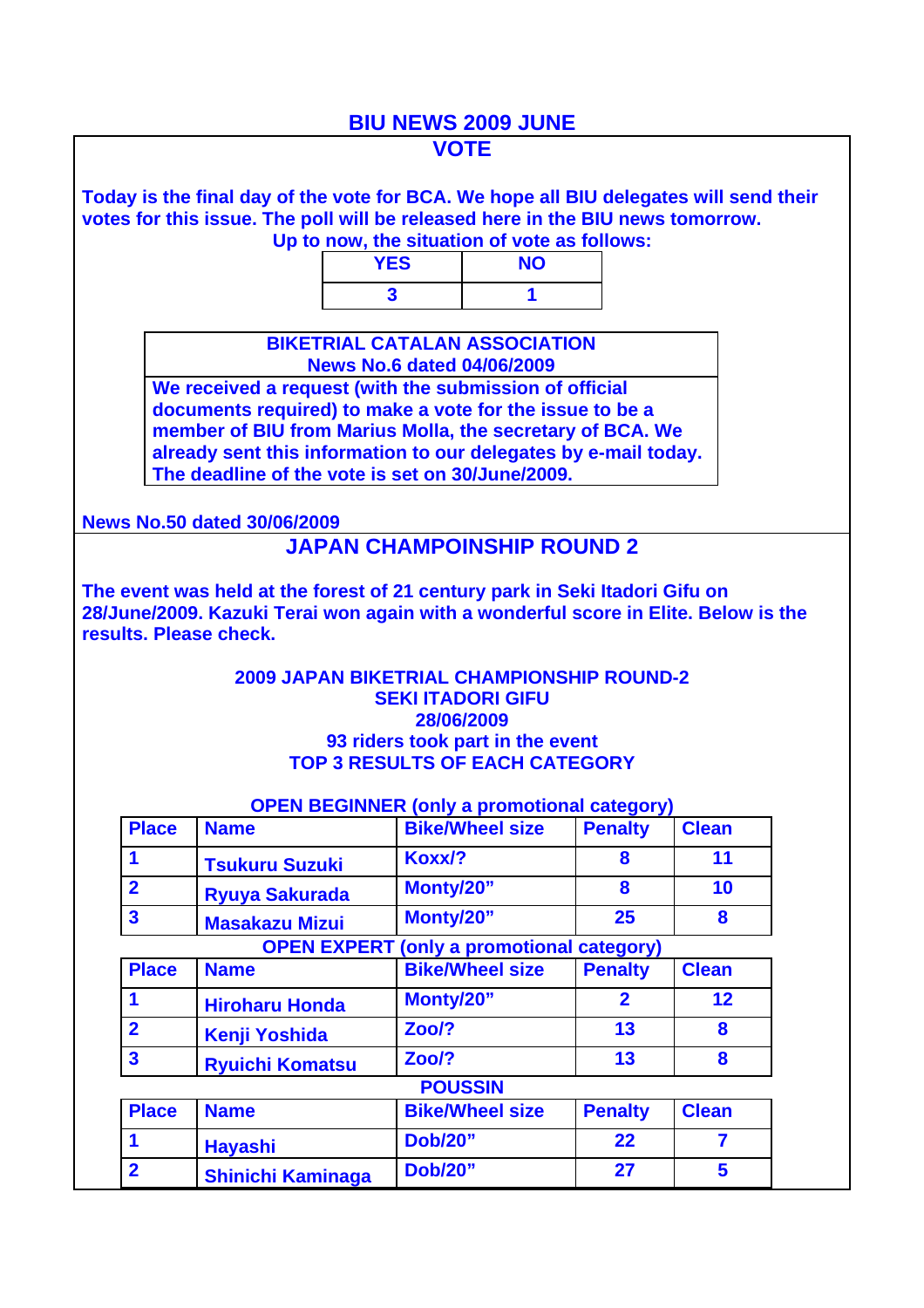| $\mathbf{3}$            | <b>Shinya Shimohara</b> | <b>Dob/20"</b>         | 29                      | 4                       |  |  |  |  |  |
|-------------------------|-------------------------|------------------------|-------------------------|-------------------------|--|--|--|--|--|
| <b>BENJAMIN</b>         |                         |                        |                         |                         |  |  |  |  |  |
| <b>Place</b>            | <b>Name</b>             | <b>Bike/Wheel size</b> | <b>Penalty</b>          | <b>Clean</b>            |  |  |  |  |  |
| 1                       | <b>Ryouga Tsuchiya</b>  | Monty/20"              | $\overline{2}$          | 12                      |  |  |  |  |  |
| $\overline{2}$          | <b>Yuga Ujikawa</b>     | Monty/20"              | 13                      | 8                       |  |  |  |  |  |
| $\overline{\mathbf{3}}$ | <b>Jin Izumisawa</b>    | Raizin/20"             | 14                      | 8                       |  |  |  |  |  |
| <b>MINIME</b>           |                         |                        |                         |                         |  |  |  |  |  |
| <b>Place</b>            | <b>Name</b>             | <b>Bike/Wheel size</b> | <b>Penalty</b>          | <b>Clean</b>            |  |  |  |  |  |
| 1                       | <b>Hirosato linuma</b>  | <b>Koxx/20"</b>        | 12                      | 9                       |  |  |  |  |  |
| $\overline{2}$          | <b>Yamato Amari</b>     | Monty/20"              | 12                      | $\overline{7}$          |  |  |  |  |  |
| $\overline{\mathbf{3}}$ | <b>Taichi Tamura</b>    | Monty/20"              | 15                      | 9                       |  |  |  |  |  |
| <b>FEMINA</b>           |                         |                        |                         |                         |  |  |  |  |  |
| <b>Place</b>            | <b>Name</b>             | <b>Bike/Wheel size</b> | <b>Penalty</b>          | <b>Clean</b>            |  |  |  |  |  |
| 1                       | <b>Masumi Oshiro</b>    | Monty/20"              | 7.8                     | 11                      |  |  |  |  |  |
| $\overline{2}$          | <b>Yuna Hirano</b>      | Monty/20"              | 14                      | 11                      |  |  |  |  |  |
| $\overline{\mathbf{3}}$ | <b>Nanoka Ogawa</b>     | <b>Dob/20"</b>         | 45                      | $\overline{2}$          |  |  |  |  |  |
| <b>J. SENIOR</b>        |                         |                        |                         |                         |  |  |  |  |  |
| <b>Place</b>            | <b>Name</b>             | <b>Bike/Wheel size</b> | <b>Penalty</b>          | <b>Clean</b>            |  |  |  |  |  |
| 1                       | <b>Keigou Arizono</b>   | <b>AWC/26"</b>         | 19                      | 6                       |  |  |  |  |  |
| $\overline{2}$          | <b>Kouta Saito</b>      | Giant/20"              | 32                      | $\overline{\mathbf{3}}$ |  |  |  |  |  |
| $\overline{\mathbf{3}}$ | <b>Narihito Mishima</b> | <b>AWC/20"</b>         | 40                      | $\overline{\mathbf{3}}$ |  |  |  |  |  |
|                         |                         | <b>ELITE</b>           |                         |                         |  |  |  |  |  |
| <b>Place</b>            | <b>Name</b>             | <b>Bike/Wheel size</b> | <b>Penalty</b>          | <b>Clean</b>            |  |  |  |  |  |
| 1                       | <b>Kazuki Terai</b>     | Monty/20"              | $\overline{\mathbf{3}}$ | 11                      |  |  |  |  |  |
| $\overline{2}$          | <b>Masaya Yamamoto</b>  | Monty/20"              | 8                       | 8                       |  |  |  |  |  |
| $\overline{\mathbf{3}}$ | Yoshimasa Nagaya        | <b>SLik/26"</b>        | 15                      | $\overline{7}$          |  |  |  |  |  |
|                         |                         | <b>CONSTRUCTOR</b>     |                         |                         |  |  |  |  |  |
| <b>Place</b>            | <b>Name</b>             | <b>POINTS</b>          |                         |                         |  |  |  |  |  |
| 1                       | <b>MONTY</b>            | 62                     |                         |                         |  |  |  |  |  |
| $\overline{2}$          | <b>GIANT</b>            | 23                     |                         |                         |  |  |  |  |  |
| $\overline{\mathbf{3}}$ | <b>AWC</b>              |                        |                         |                         |  |  |  |  |  |

**More details about the results of the event, you can check it with the BJU official web page below.**

**http://www.bju.jp/modules/tinyd/content/index.php?id=169**

**News No.49 dated 30/06/2009**

**NEWS FROM BIKETRIAL SPAIN**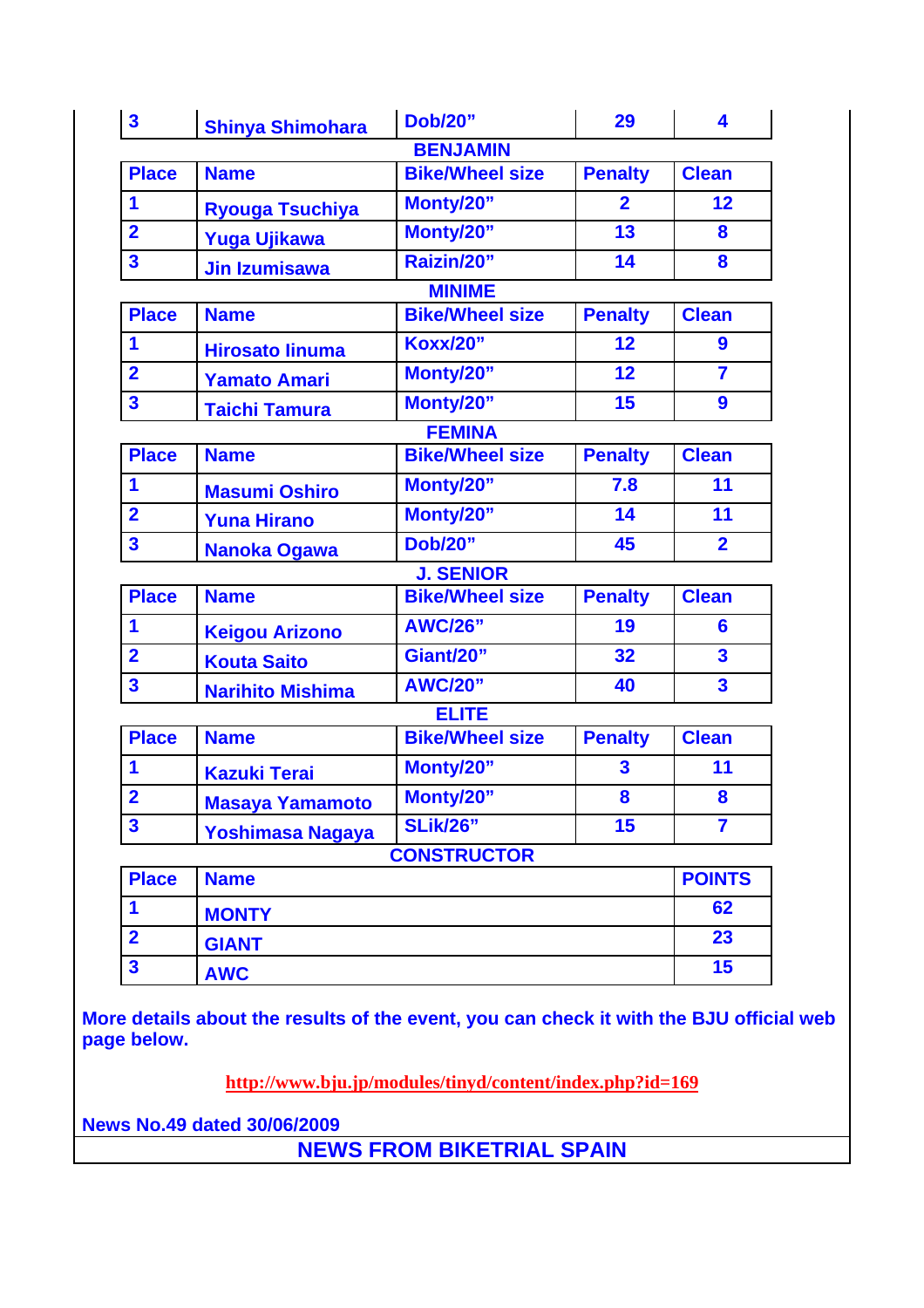

## **We received some news (events & parks) from Spain as follows. Thanks a lot BUE.**

**This weekend celebrates the Spain Cup Indoor, the following day of the competition of trial indoor with motorcycles. In Tarragona.**

**A Biketrial park has been inaugurated recently, in Torredembarra (Tarragona-Catalonia), it's being one of the biggest of Spain, video:**

**http://www.youtube.com/watch?v=FqyYy9nbKTg**

**Soon another biketrial park will be inaugurated in Igualada (Barcelona-Catalonia) in the next week.**

**On July 11 and 12 there is celebrated the Biketrial's first exclusive FAIR with a lot of activities, stands, contests, competitions for riders and for the public.** 

**Program Saturday:** 

- **competition raised of step 9.30h**
- **Minidual competition (minors 14) 10h**
- **Superdual competition (14 i major) 11h**
- **Speech explanatory Biketrial 12h**
- **Explanation of mechanics 17 to 18h**
- **Competition for repair of wheel 18h**
- **contest of Drawing 17 to 19h**
- **contest of Photography 17 to 19h**
- **Finals of Minidual 19h**
- **Finals of Super Dual 20h**
- **Programmes On Sunday:**
- **exposition of Classic bicycles the whole day**
- **Veterans' competition Veterans/Fathers 9h**
- **competition of Classic 10h**
- **competition Catalan Cup Elite indoor 11h**
- **Course of initiation 17 to 17.45h**
- **competition not initiated 17.45h**
- **competition lateral jump 18.30h**
- **competition Balance (minors of 12) 19h**